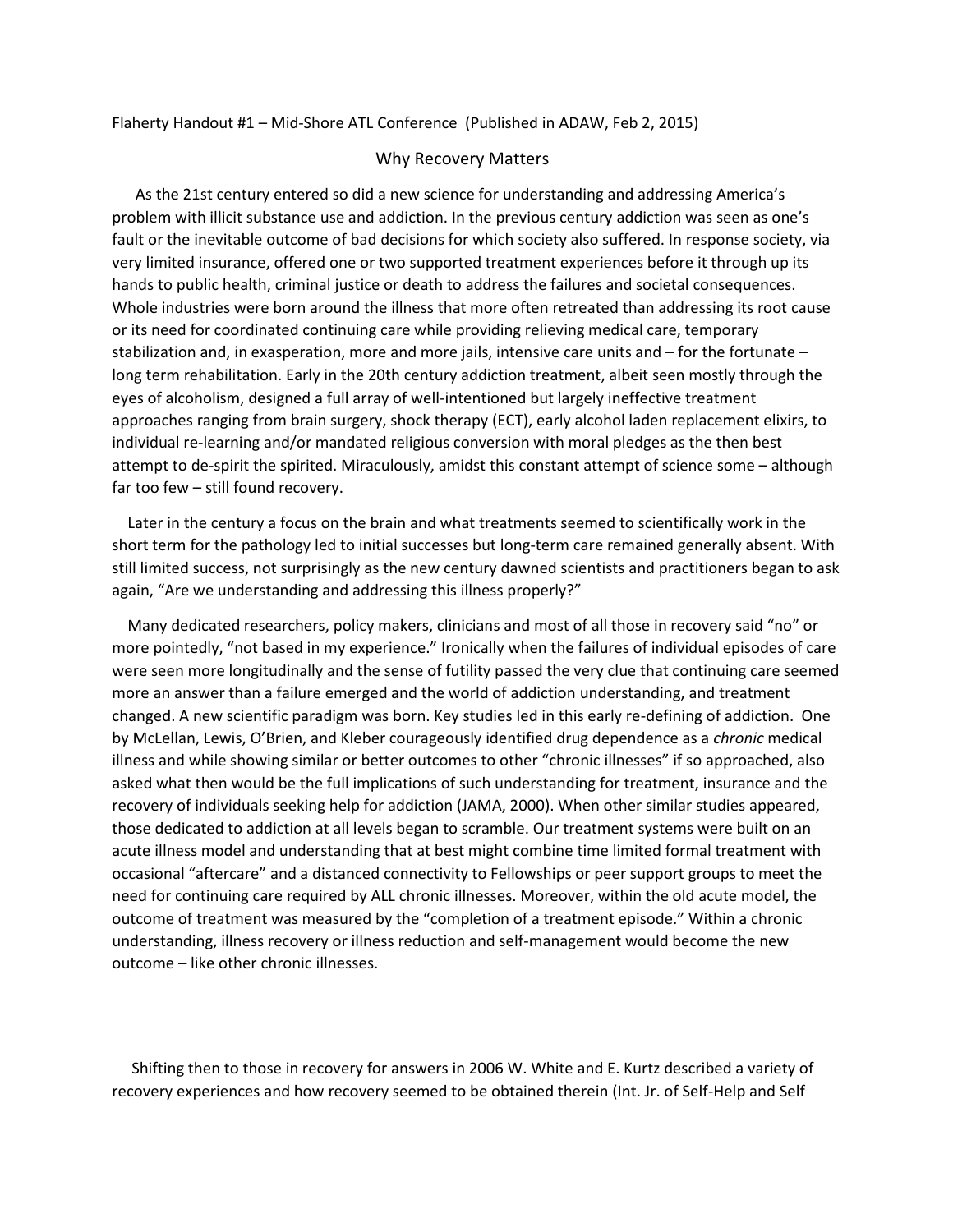Care, 3). White also surveyed the literature at that time on this re-framed (chronic) understanding of "addiction recovery" and found that since 1997 more than 150 related articles had emerged in peerreviewed journals related to addiction as chronic and recovery (Northeast ATTC, 2006). In 2007 a Betty Ford Institute Expert Panel, seeking to modernize the purpose of treatment from this perspective published the first consensus definition of recovery (JSAT, 33). Today that definition is used and elaborated upon by SAMHSA/CSAT in the U.S. and – with local and cultural modifications – worldwide in similar evolutionary efforts. In 2014 White returned to update his bibliography and found well over a 1500 related books and articles worldwide (see: williamwhitepapers.org). A worldwide science was emerging. He also co-authored the first study identifying a common structure to the experience of recovery as evidenced across diverse pathways to it (Flaherty, Kurtz, White & Larson, Alcoholism Treatment Quarterly, 2014, 32). Indeed, our view of addiction and the goals of treatment had changed prolifically since 2000. Still, one may fairly ask if our policies and clinical practice and treatment systems have kept up? What is the purpose of treatment today?

 Today our treatment systems remain largely those built while addressing addiction via an acute (episodic) illness approach. Buildings and the systems supporting them are difficult to change. Providers and practice can adapt more easily. To reach the practice transformation needed given this history and the existing realities today within the community several key next steps seem needed:

- 1. A recognition that substance use and addiction are scientifically best understood and treated from the chronic disease model or understanding of care, i.e. while it may not be chronic for all, it is best addressed from that potentiality.
- 2. As with all chronic illnesses, strong prevention and early intervention integrated within general health care are the first and best steps to deterrence and sustained health and wellness – for the individual, family and community.
- 3. Treatment must be available along an available clinical continuum of care that recognizes the nature of the illness and the precise needed intervention – or the illness will become worse.
- 4. The individual's "illness" defines the needed level of intervention and length of care. The return to one's life, choices, health, citizenship and potential defines individual recovery.
- 5. All treatment should offer the possibility of recovery as defined for each individual.
- 6. Recovery should be defined for each person, family and community with reportable measures.
- 7. Recovery is not universally alike nor the pathways to it found in any one approach to it.
- 8. There are phases to recovery and specifics to the management of recovery within each phase.
- 9. Recovery may be supported by acute care, co-occurring care and/or medications all of which are *not* recovery in themselves - but may be critical aides to it.
- 10. Addiction can arise from prescribed or illicit drugs depending on the person and use.

 Given the numbers today needing care and the advancement of pharmaceutical and illicit drug use, to complete this new paradigm a highly trained and expanded workforce is needed. Each worker must think of his/her role along the chronic illness prevention-intervention-treatment and recovery continuum and apply themselves competently and effectively wherever along that illness trajectory they serve. The "illness" and its measurable "recovery" must be the driver of care - not a payment methodology, fee or revenue generation. To achieve this, all professional disciplines will need to know the nature of "addiction" and better collaborate peer to Ph.D. and M.D. across generalist and specialty care settings – including schools and law enforcement – to address the need of each individual for intervention or treatment that can lead to a real possibility to prevent the illness or to attain and sustain